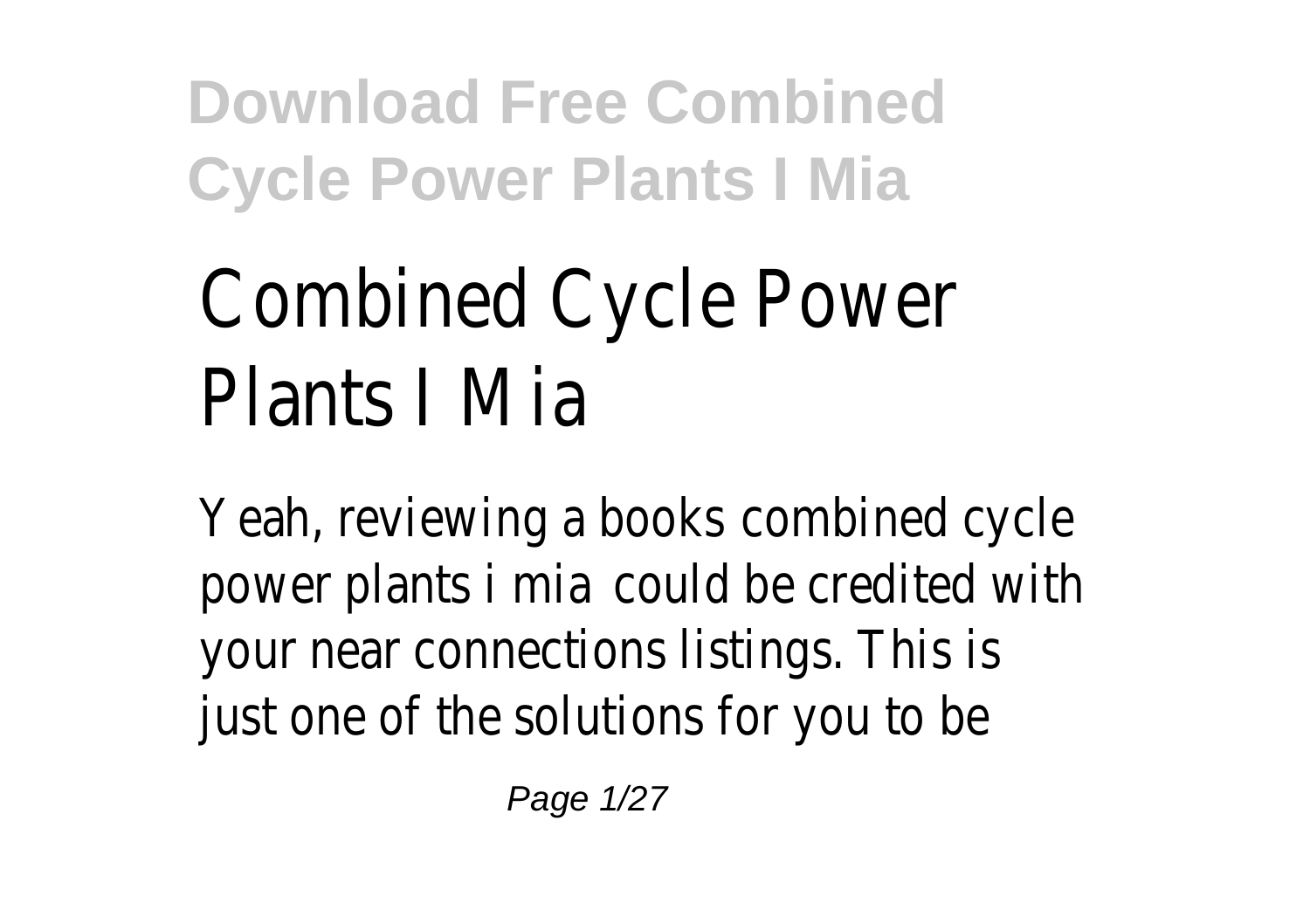successful. As understood, ability does not suggest that you have wonderful points.

Comprehending as well as understanding even more than new will manage to pay for each success. bordering to, the message as well as keenness of this Page 2/27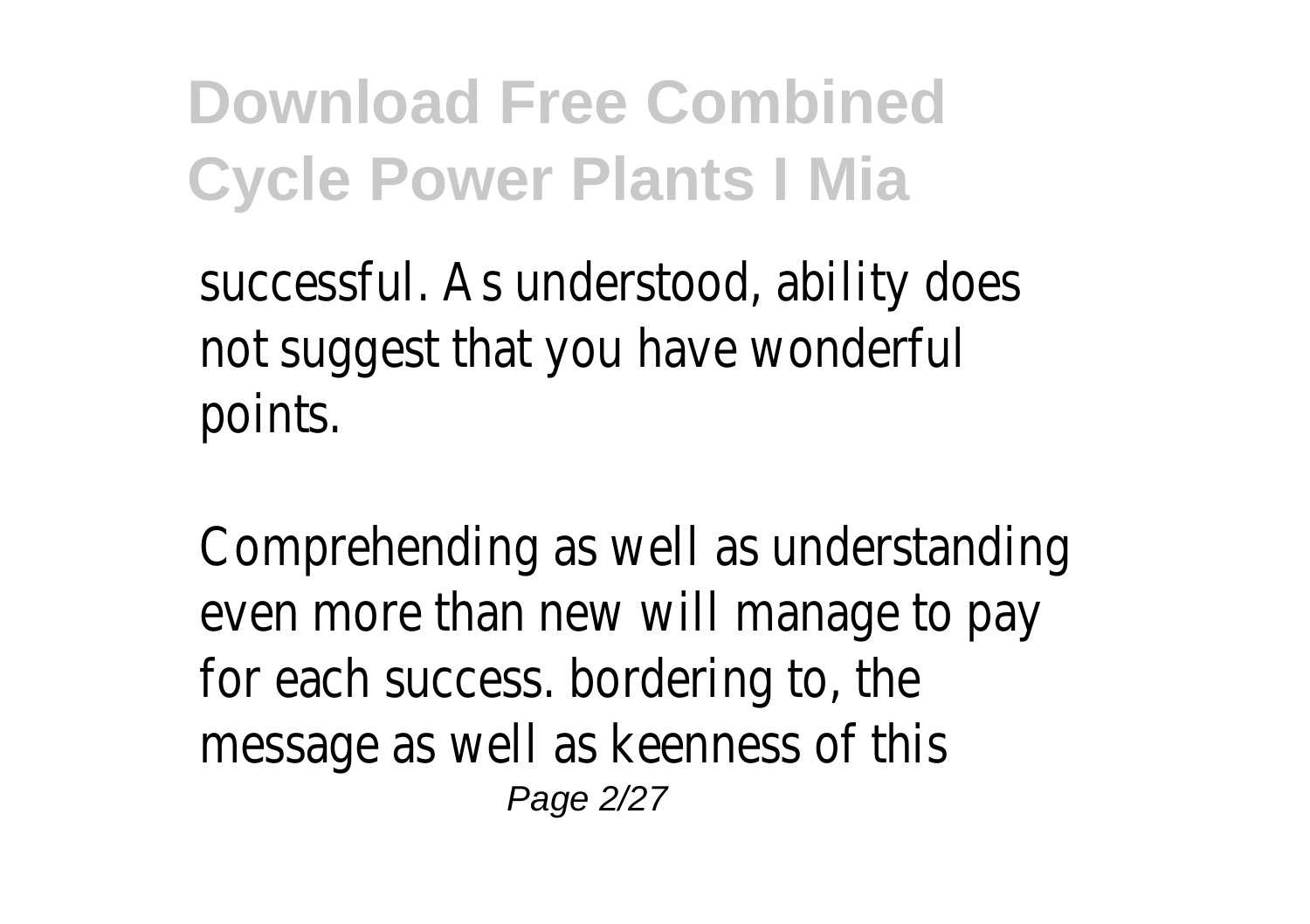combined cycle power plants i mia can be taken as without difficulty as picked to act.

Thanks to public domain, you can access PDF versions of all the classics you've always wanted to read in PDF Books Page 3/27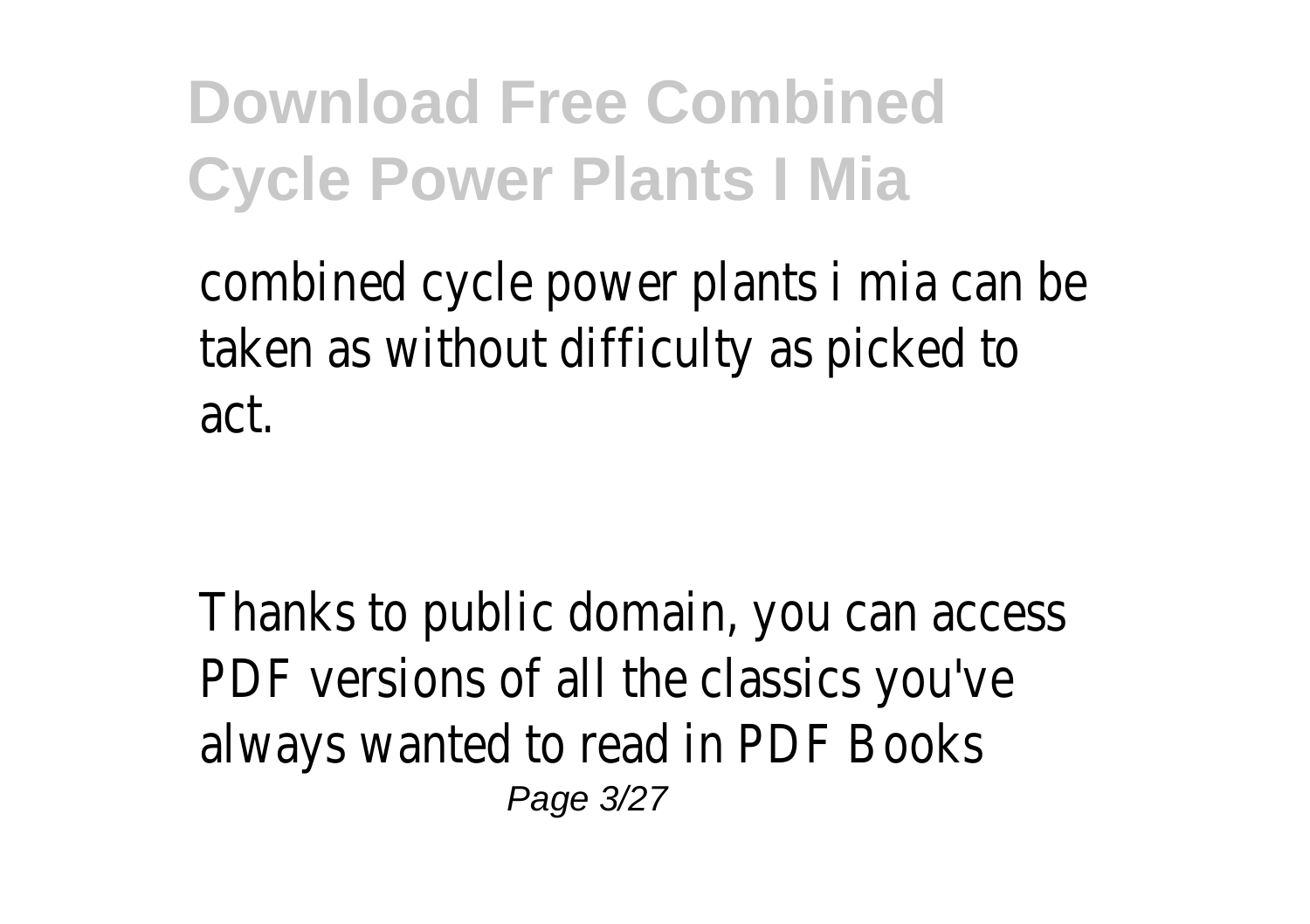World's enormous digital library. Literature, plays, poetry, and non-fiction texts are all available for you to download at your leisure.

Combined cycle power plant - Wikipedia Combined Cycle Power Plants (CCPP) Page 4/27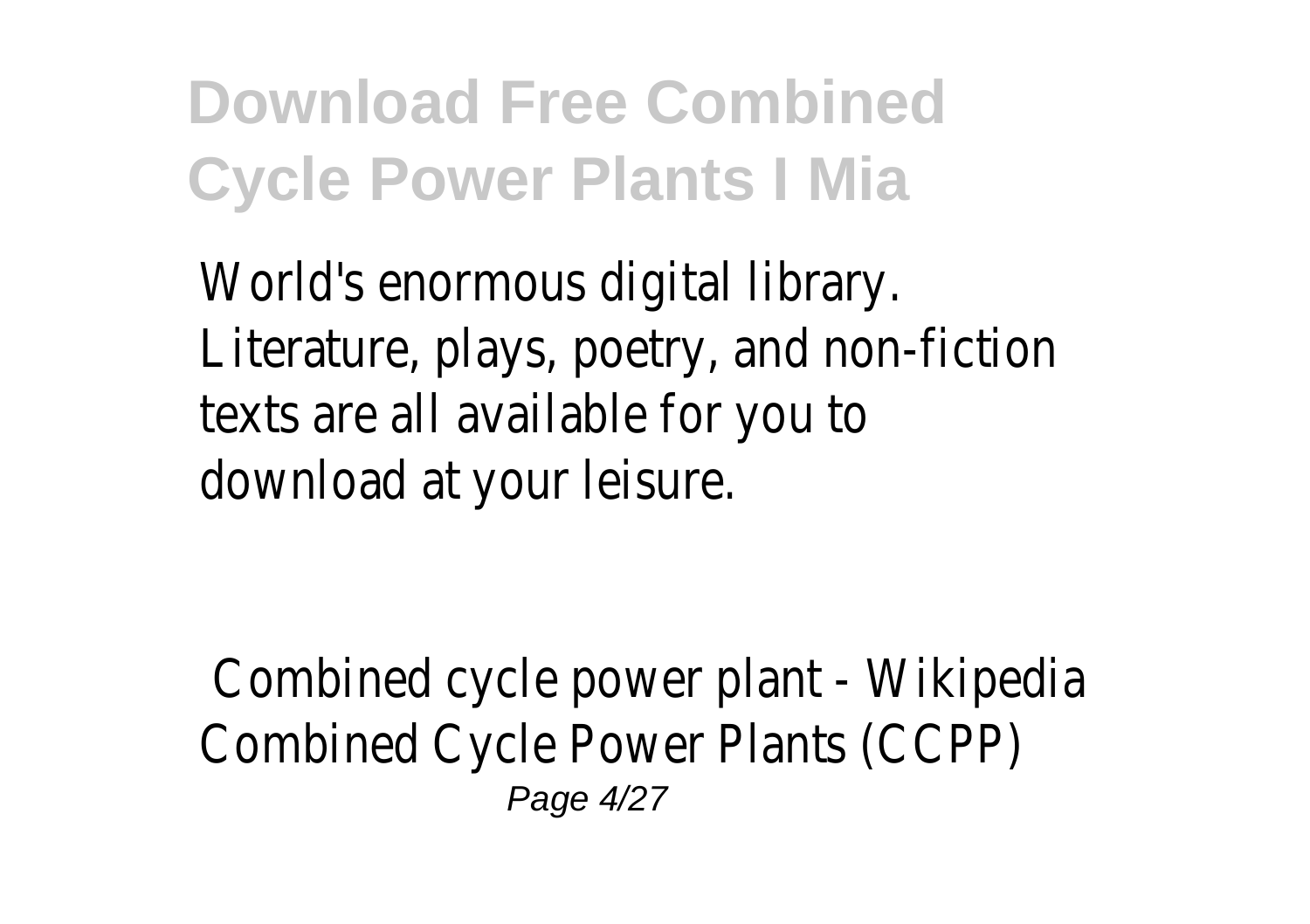are popular for electricity production in power industry. Unlike other electricity production options such as Gas Turbine and Steam Turbine alone, CCPP can offer up to 60% efficiency ( Hoang and Pawluskiewicz, 2016 ).

Combined Cycle Power Plant - an Page 5/27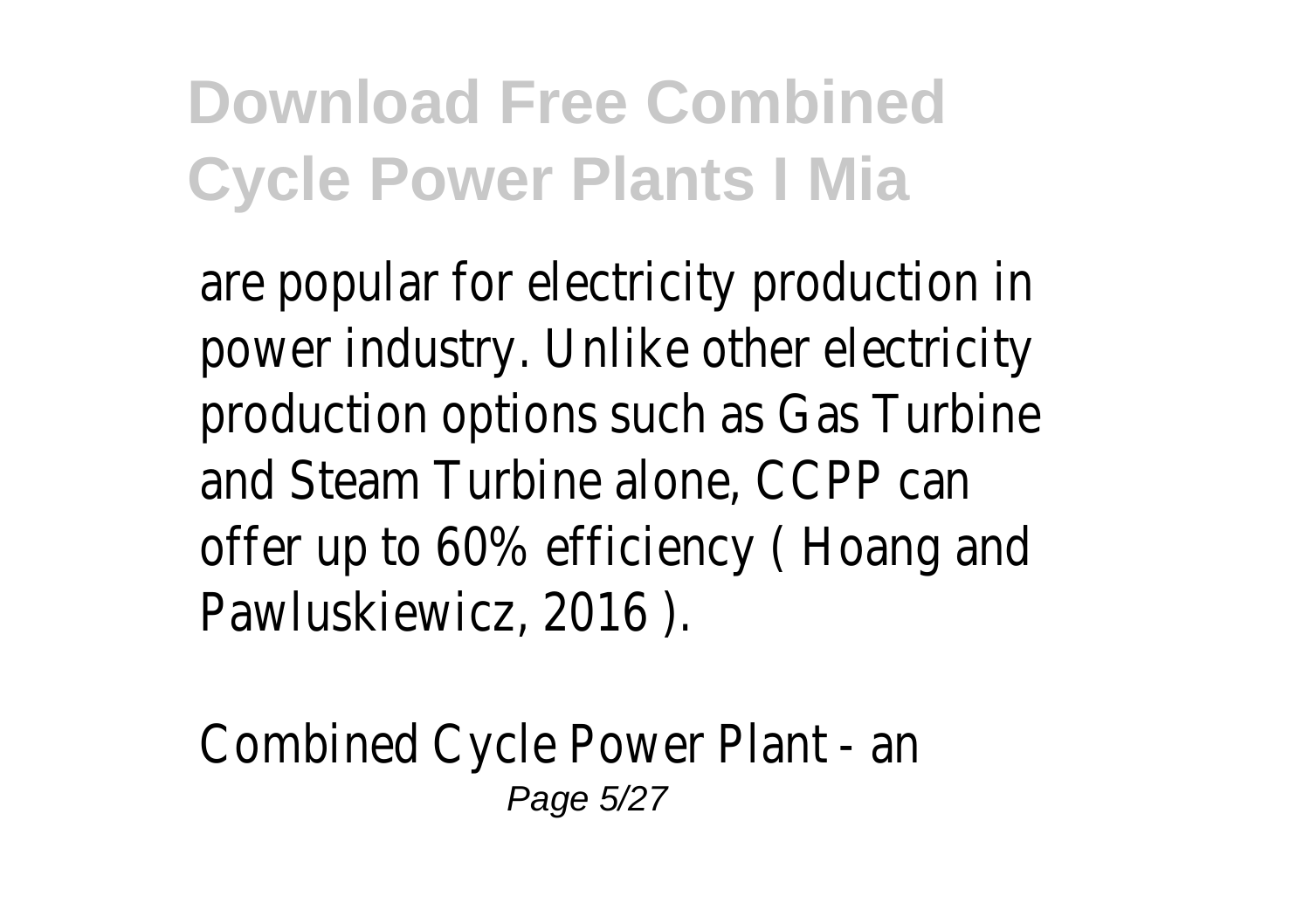overview | ScienceDirect ... Combined cycle power plant as in name suggests, it combines existing gas and steam technologies into one unit, yielding significant improvements in thermal efficiency over conventional steam plant. In a CCGT plant the thermal efficiency is extended to approximately 50-60 per cent, Page 6/27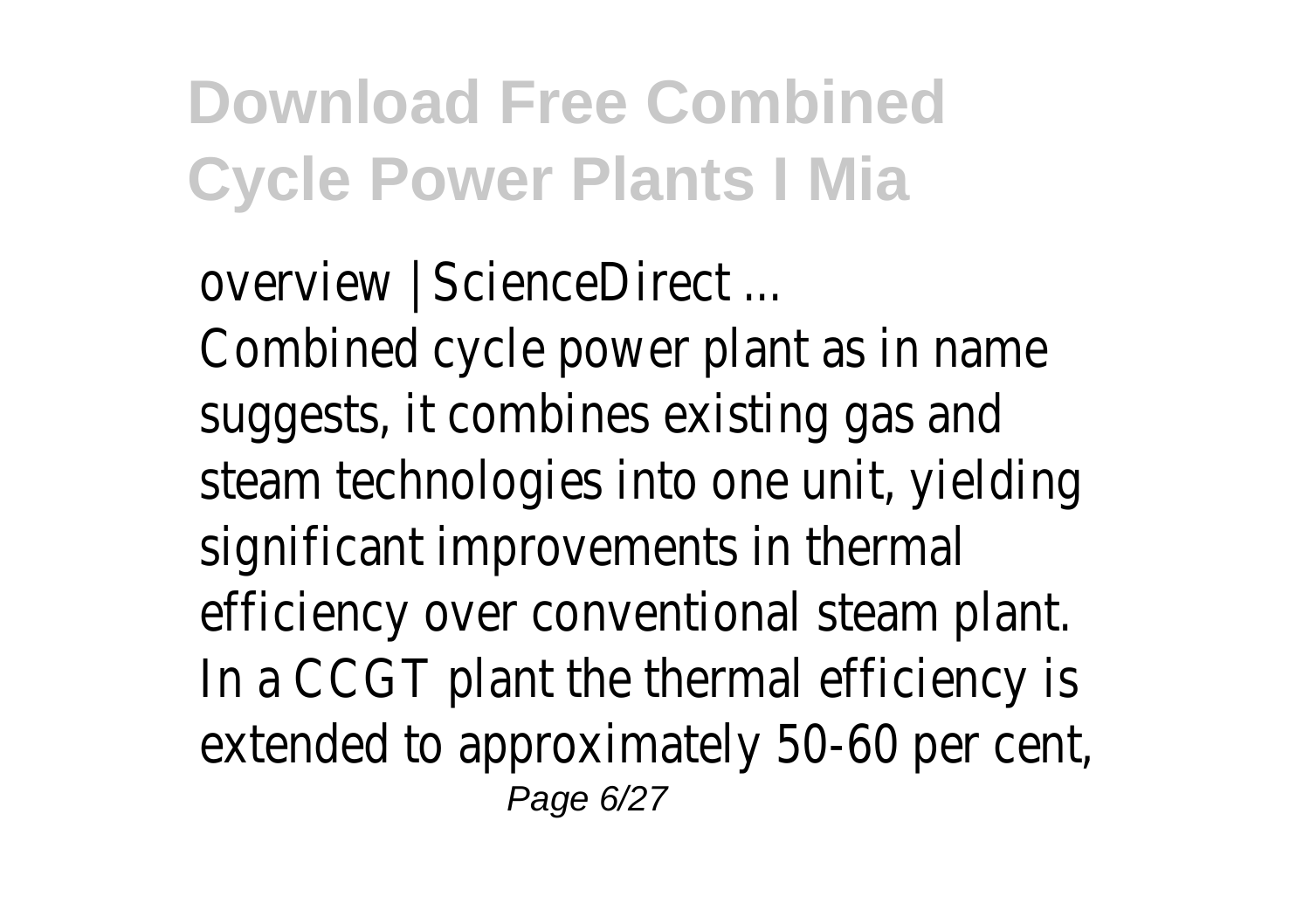by piping the exhaust gas from the gas turbine into a heat recovery steam generator.

Combined Cycle Power Plants I A combined-cycle power plant uses both a gas and a steam turbine together to Page 7/27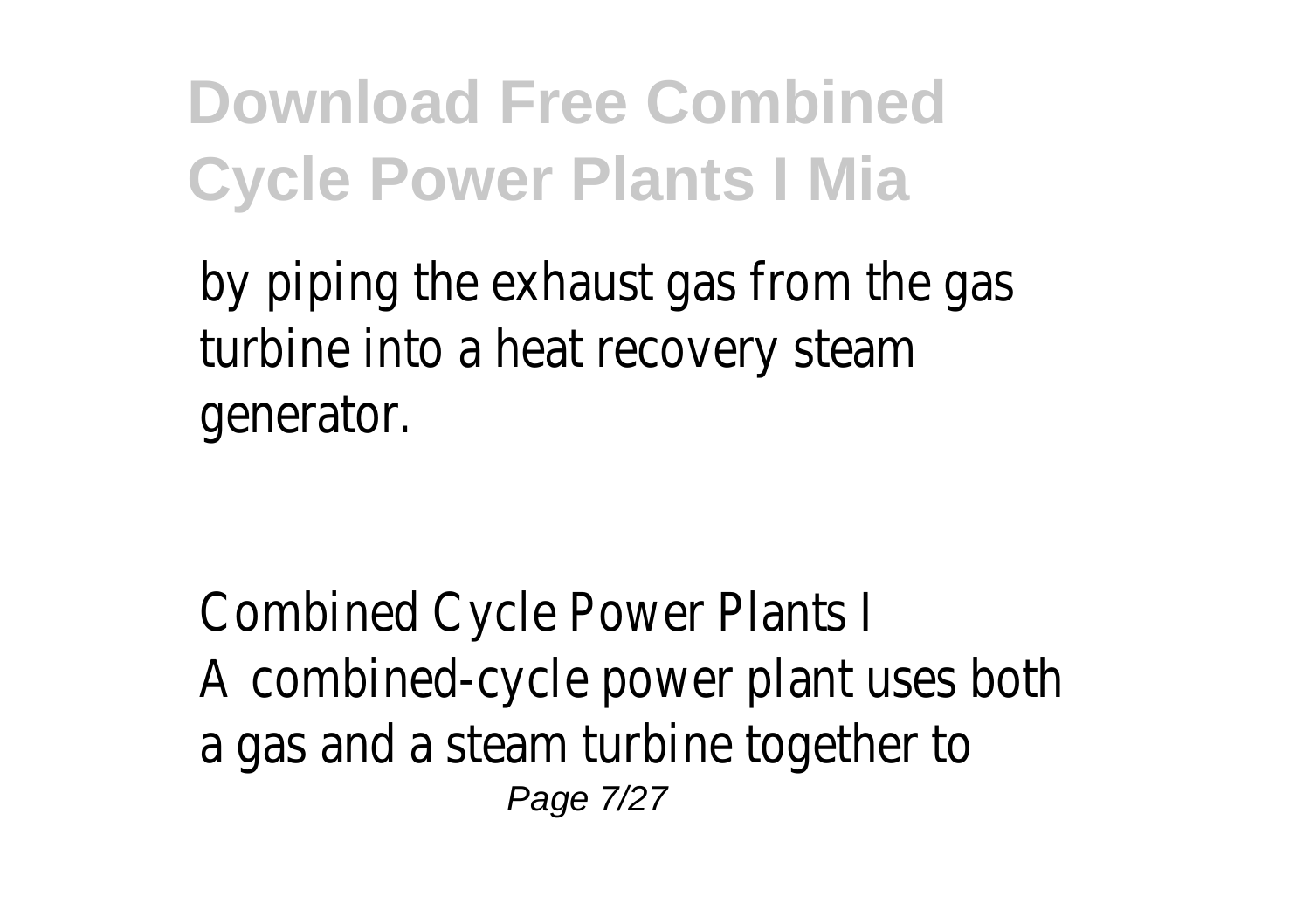produce up to 50 percent more electricity from the same fuel than a traditional simple-cycle plant. The waste heat from the gas turbine is routed to the nearby steam turbine, which generates extra power.

#### Combined-Cycle Power Plant – How it Page 8/27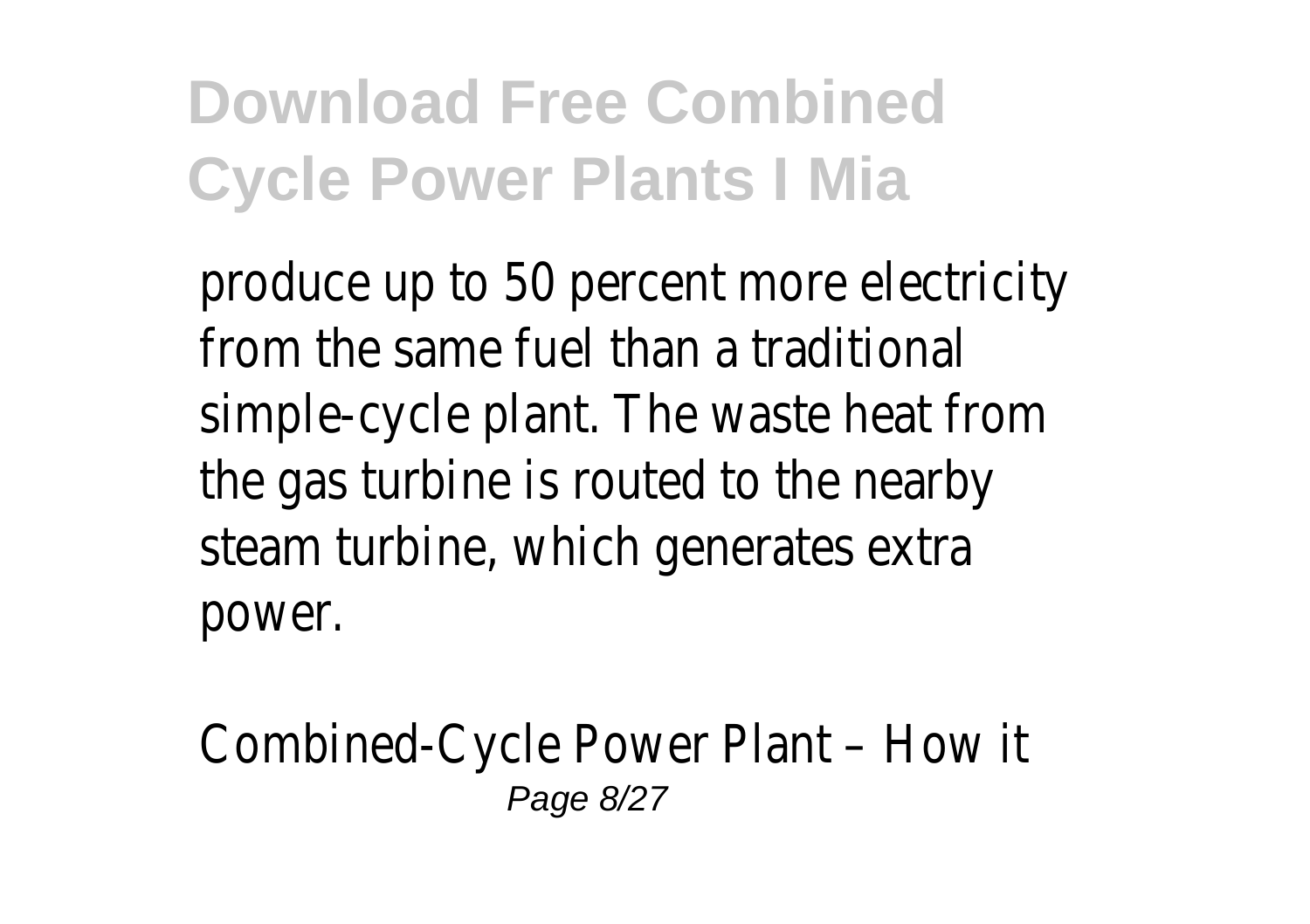Works | GE Power ... A combined cycle power plant is an assembly of heat engines that work in tandem from the same source of heat, converting it into mechanical energy. On land, when used to make electricity the most common type is called a Combined Cycle Gas Turbine (CCGT) plant.

Page  $9/27$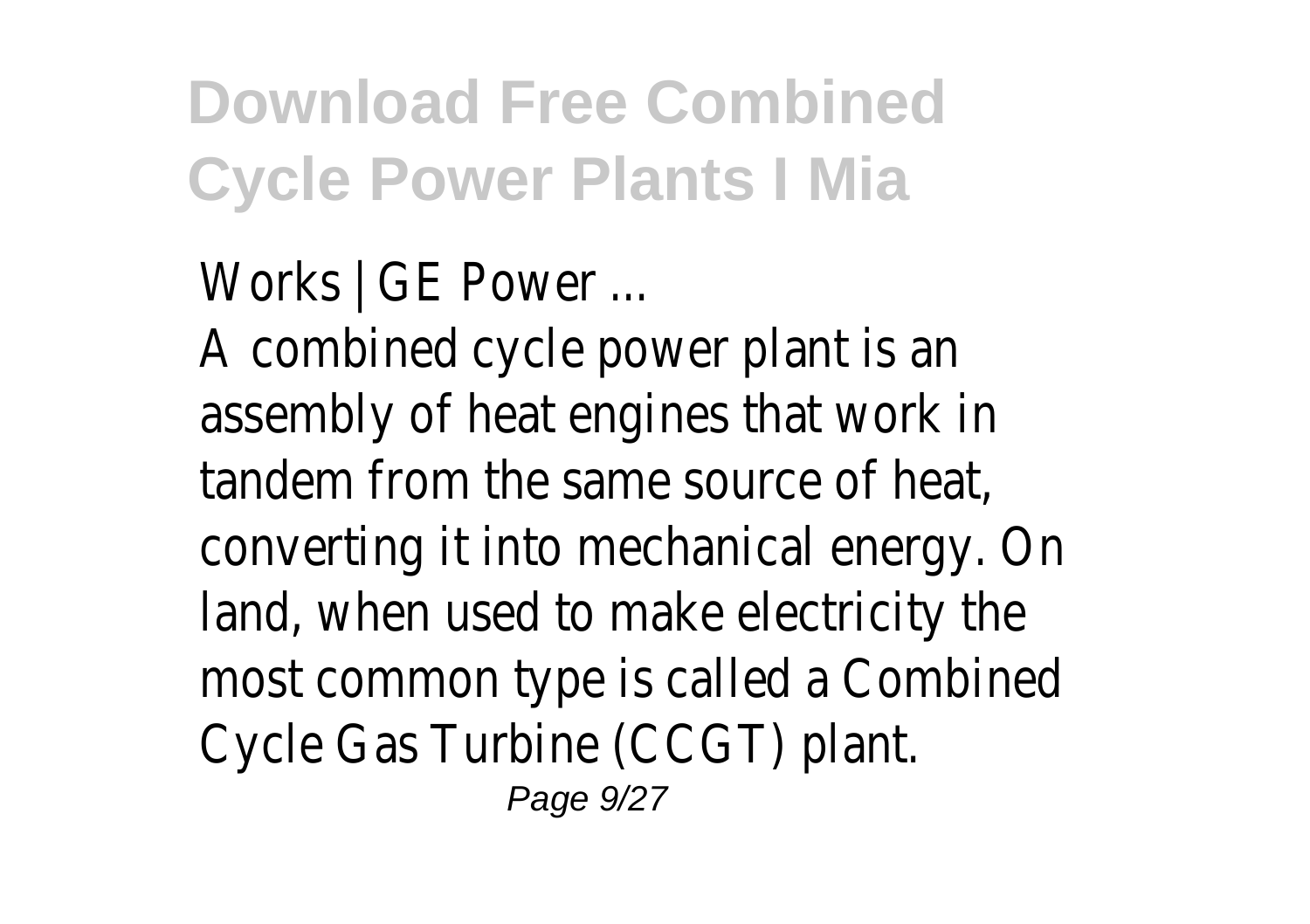Combined Cycle Plant for Power Generation- Introduction Take this 360 degree tour and discover what our Combined Cycle Power Plant is all about. See you next time you flip on a light switch! #GEPower #PoweringForward Subscribe for More: Page 10/27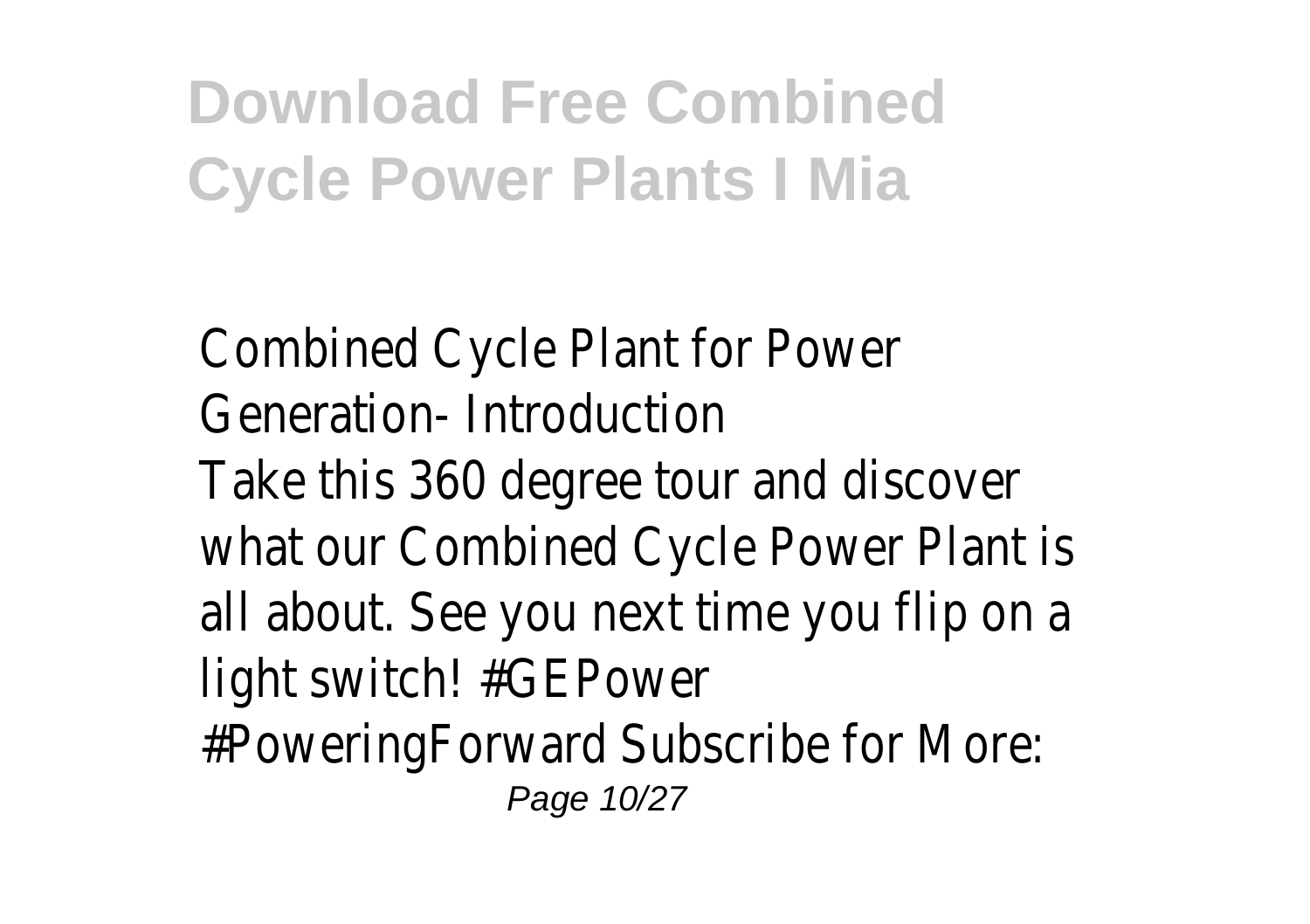https://bit.ly ...

Combined & Simple Cycle Power Plant Solutions | GE Power Combined cycle power plants feature gas and steam turbines. The gas turbine generates electricity using natural gas, while the steam turbine generates Page 11/27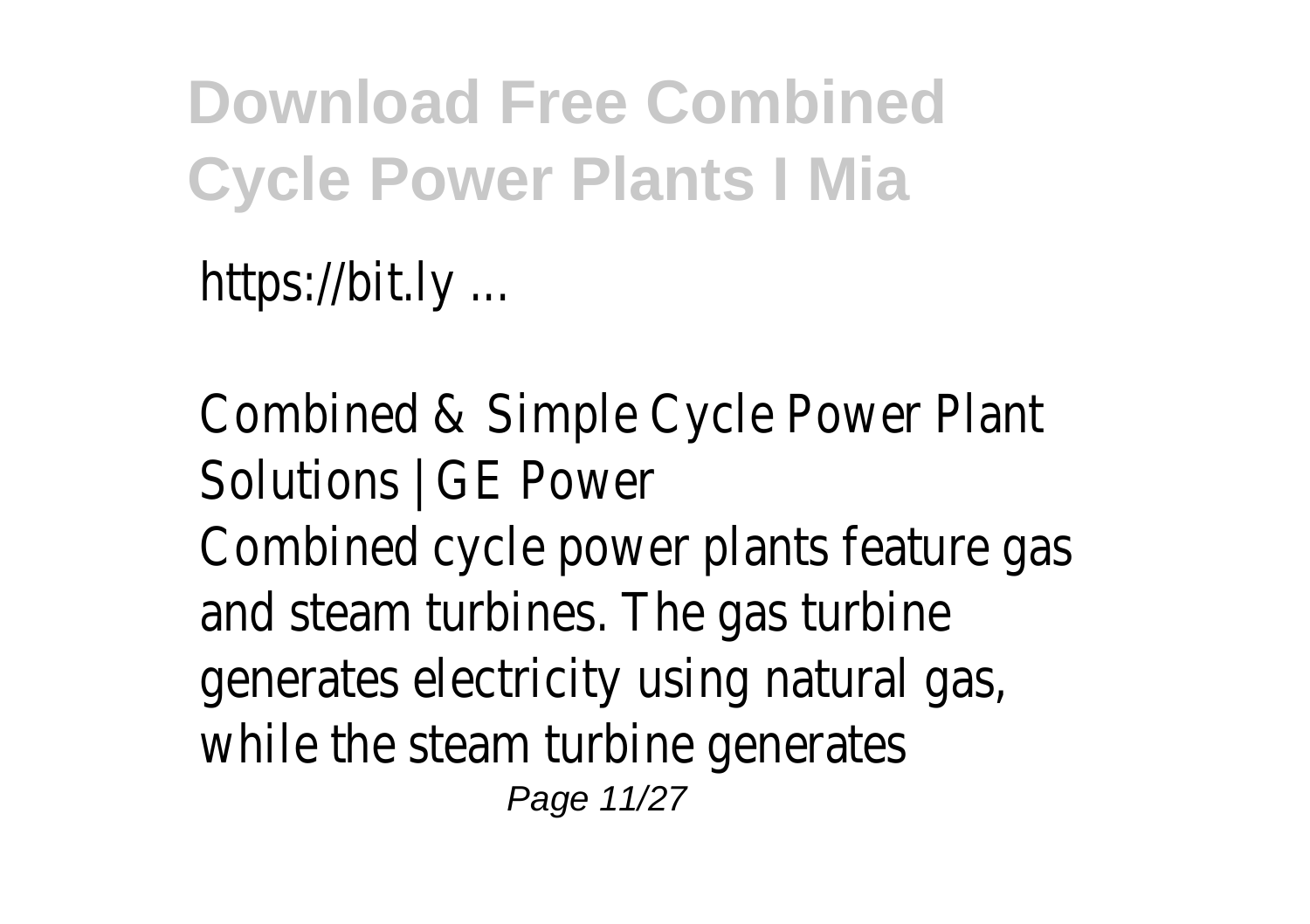electricity using waste heat from the gas...

Combined Cycle Gas Turbine Power Plant - an overview Combined-Cycle Gas & Steam Turbine Power Plants, 3rd Edition, is a comprehensive overview of the combined-Page 12/27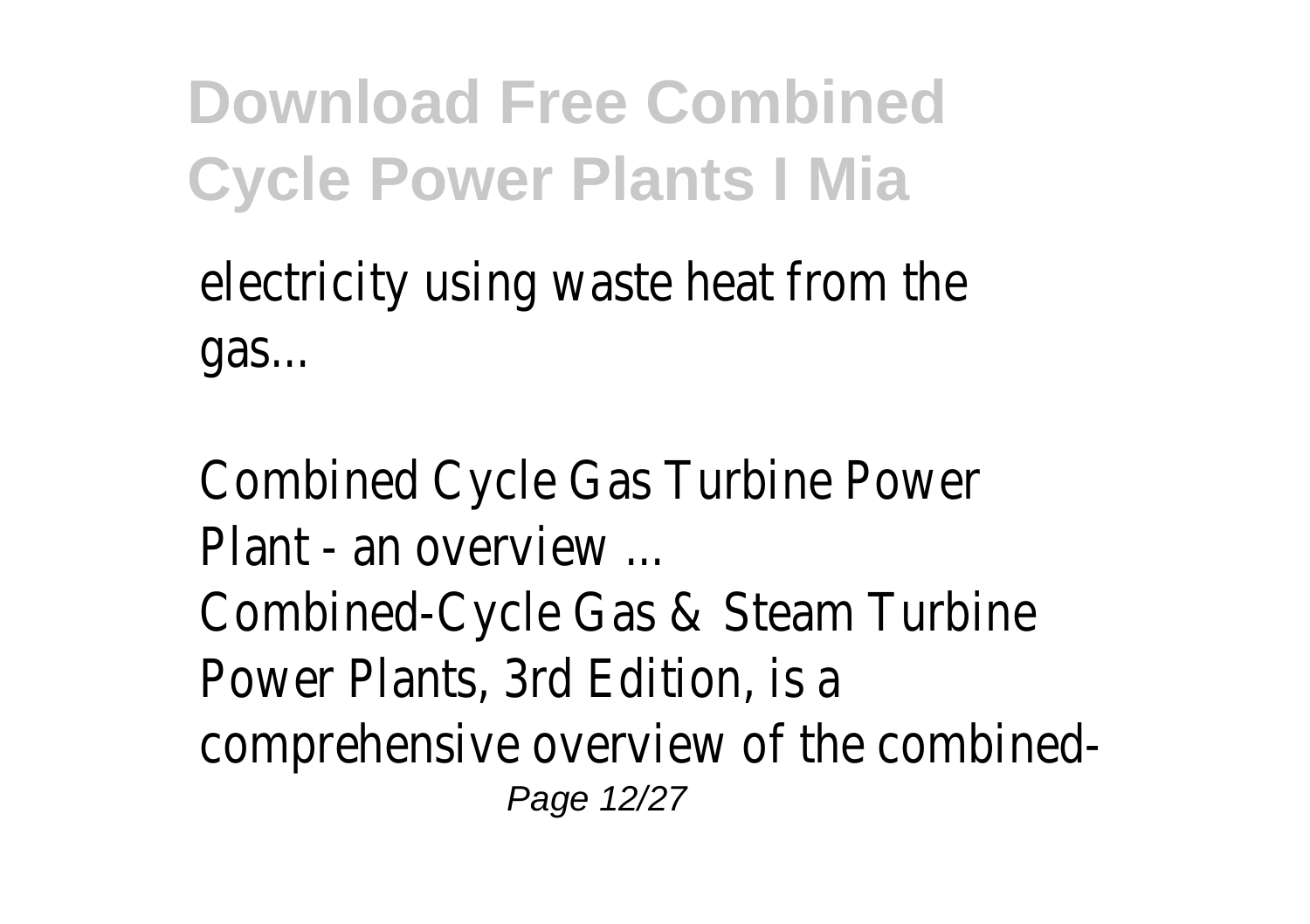cycle power plant from a thermodynamic, technical, and economic viewpoint. This new edition gives readers the latest technological developments and practical examples from existing, state-of-the-art combined-cycle plants.

Construction costs for most power plant Page 13/27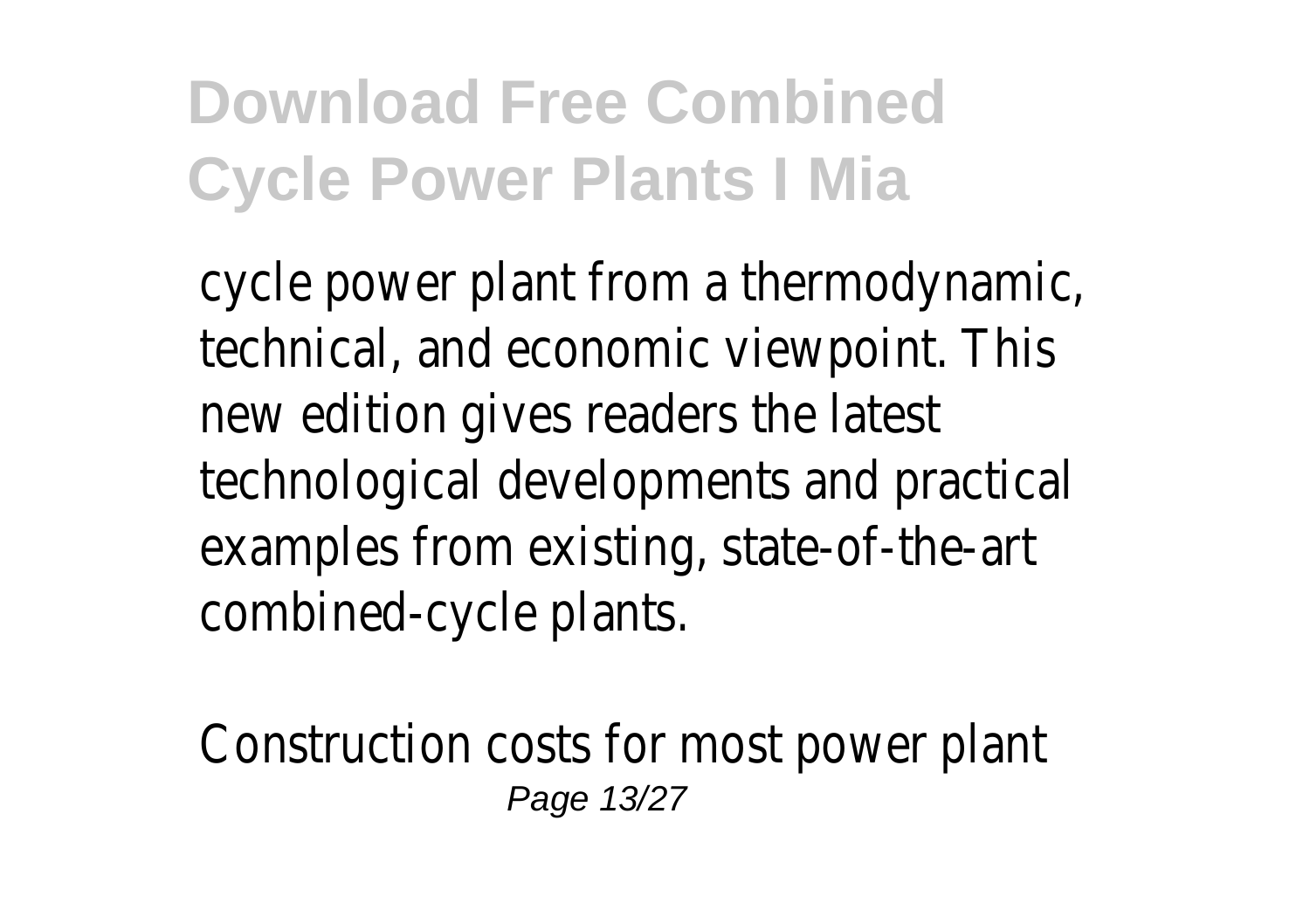types have fallen ... Under a turnkey plug and play concept, Siemens as team leader will provide a Siemens' combined cycle power plant with a capacity of 145 megawatts (MW).

Combined Cycle | Power Engineering 206 Combined Cycle Power Plant jobs Page 14/27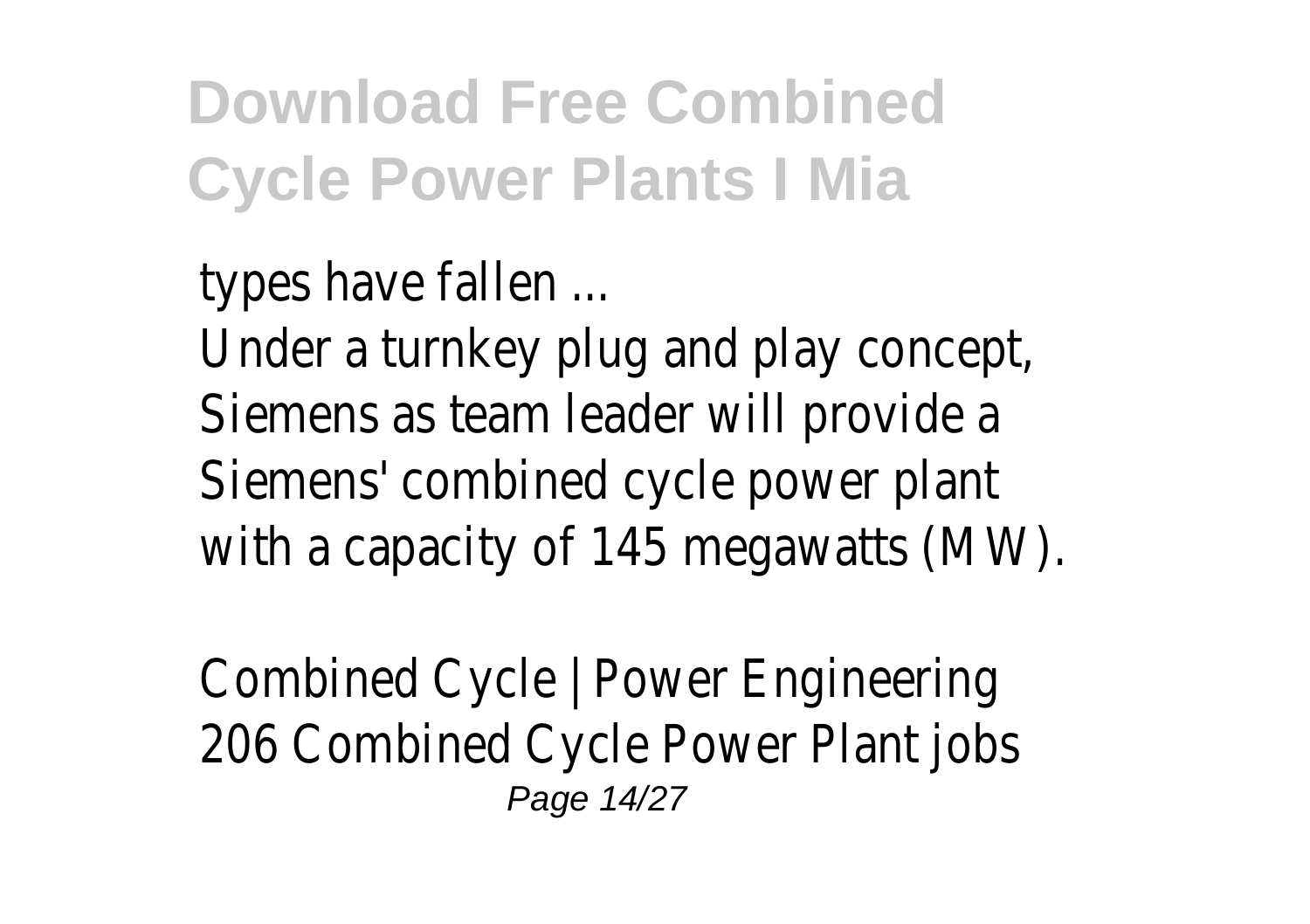available on Indeed.com. Apply to Power Plant Operator, Combined Cycle Plant Operator, Combustion Turbine Operator and more!

What is Combined Cycle Power Plant? - Complete Explanation ... The most common type of combined cycle Page 15/27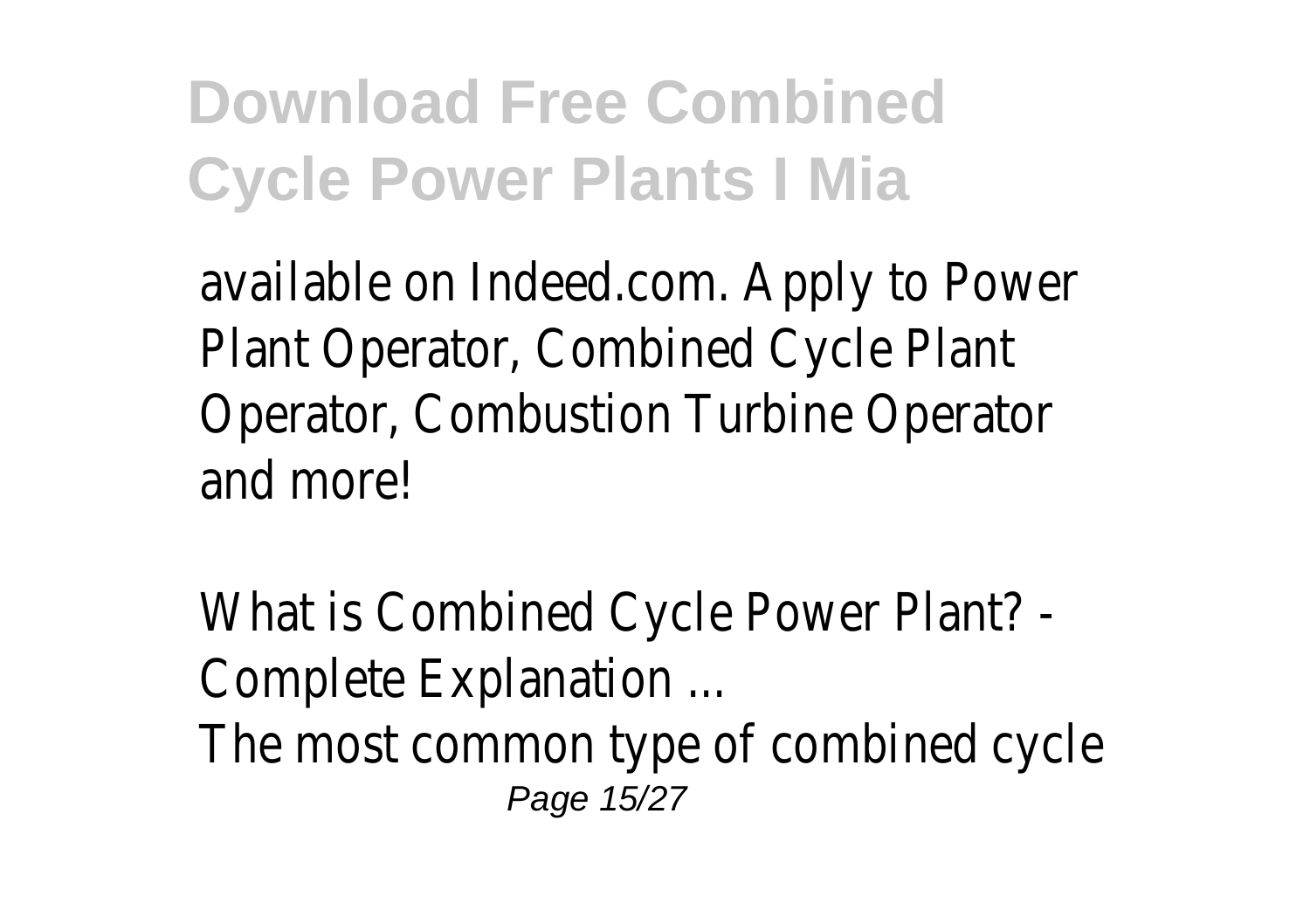power plant utilizes gas turbines and is called a combined cycle gas turbine (CCGT) plant. Because gas turbines have low efficiency in simple cycle operation, the output produced by the steam turbine accounts for about half of the CCGT plant output.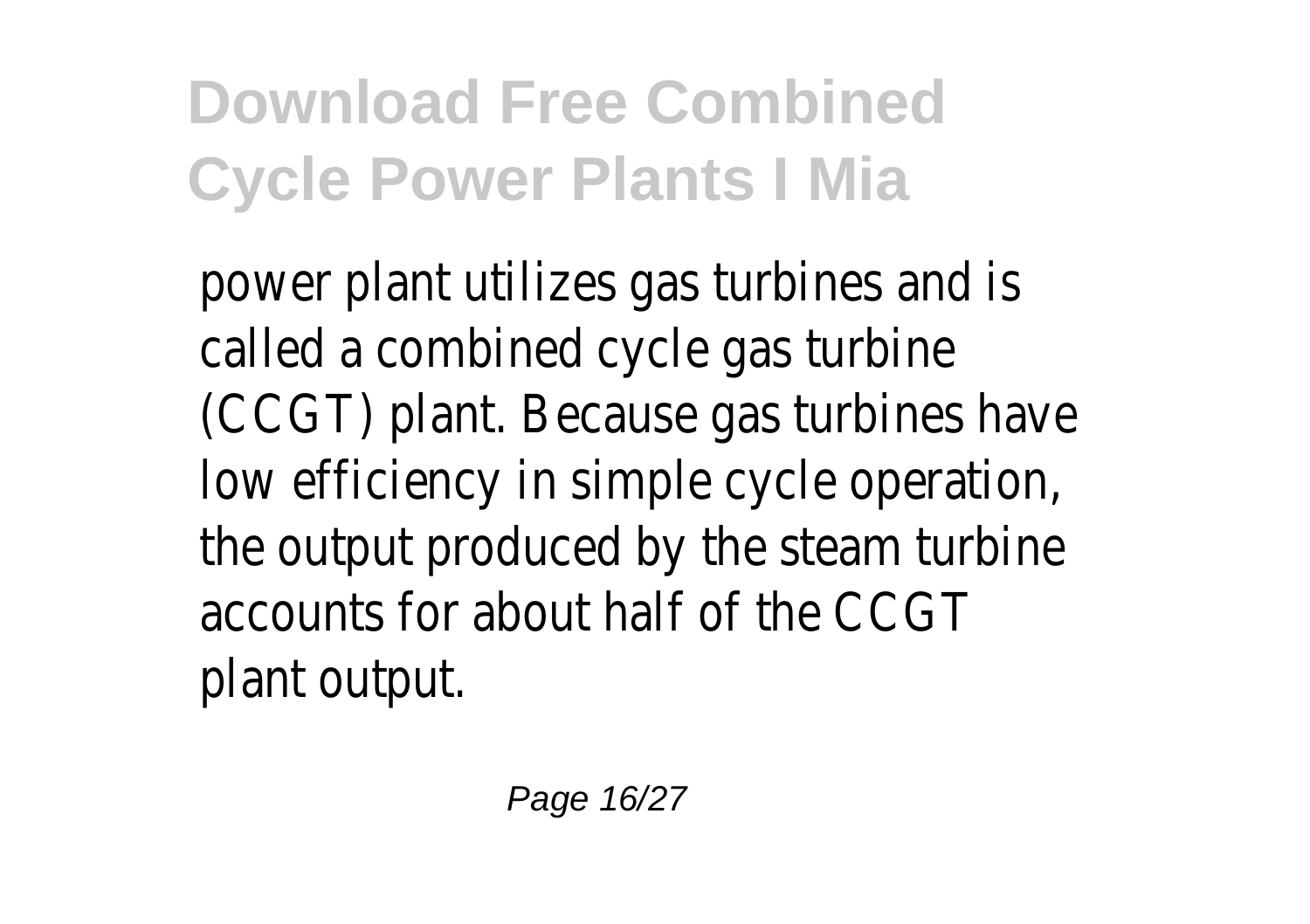- Power plant solutions | Power Generation | Siemens
- 7.4 Flexible Combined Cycle Power Plants. The development of combined cycle gas turbine power plants has led to impressive gains in performance and, at over 60% energy conversion efficiency, the best modern stations offer the highest Page 17/27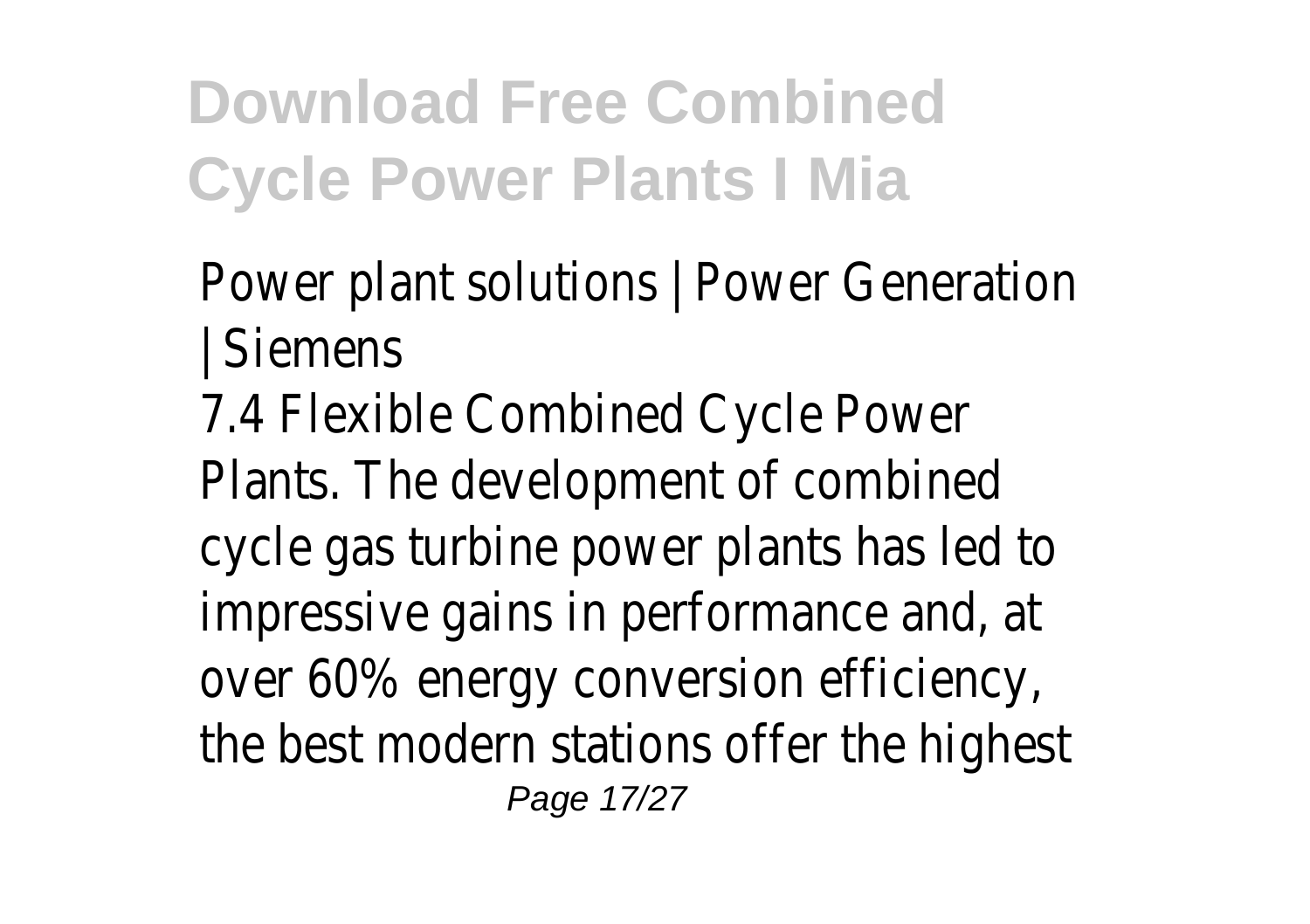energy conversion efficiency of any large scale power plant. This equates to lower overall emissions of carbon dioxide for each unit of electricity generated.

Siemens' Flex-Plants™ - Flexible Combined Cycle Power Generation Combined-cycle natural gas plants Page 18/27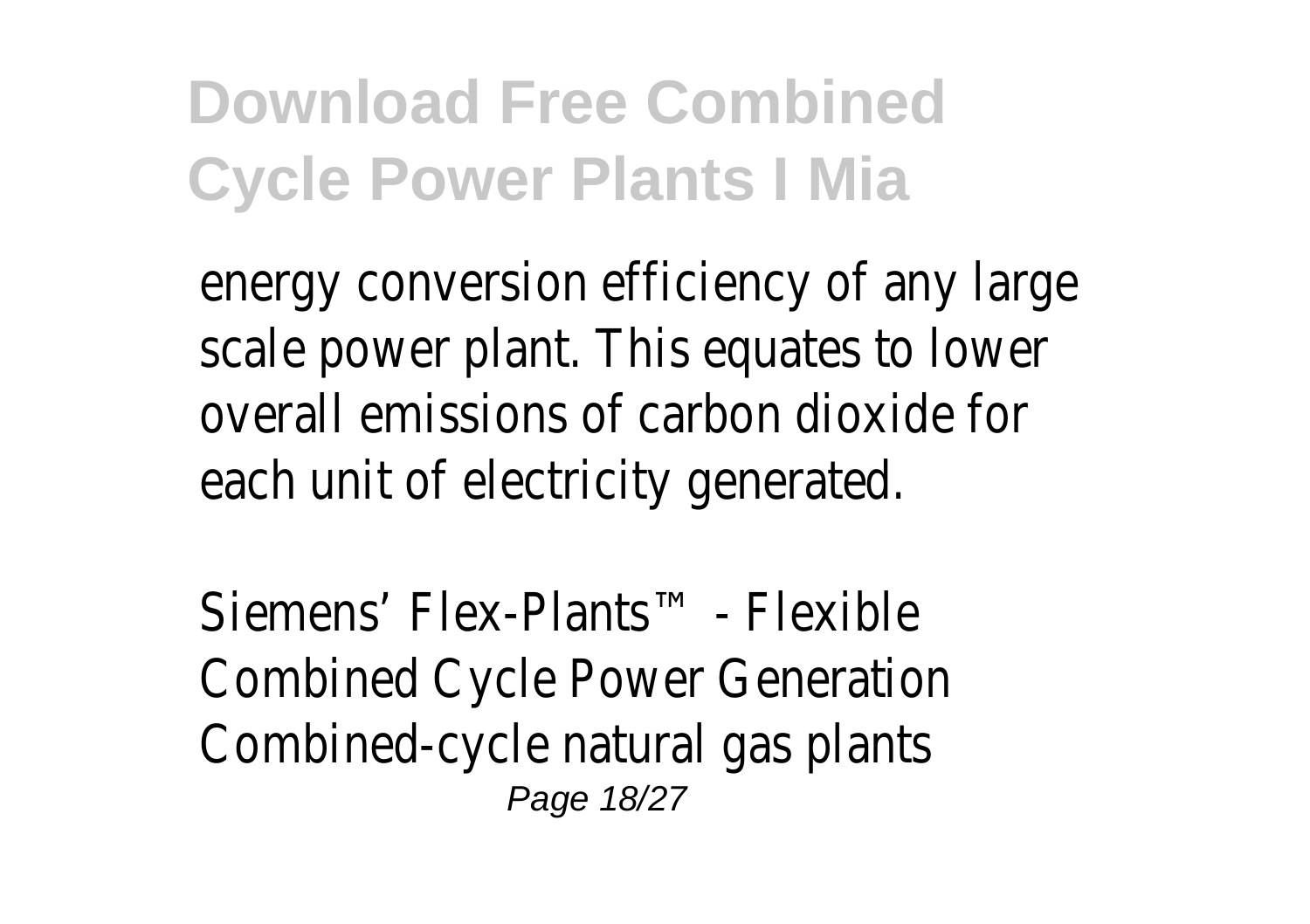include at least one combustion turbine and one steam turbine and are generally more efficient than plants with combustion turbines alone. About 1.5 GW of natural gas plants with only combustion turbines were installed in 2015, at an average cost of \$779/kW.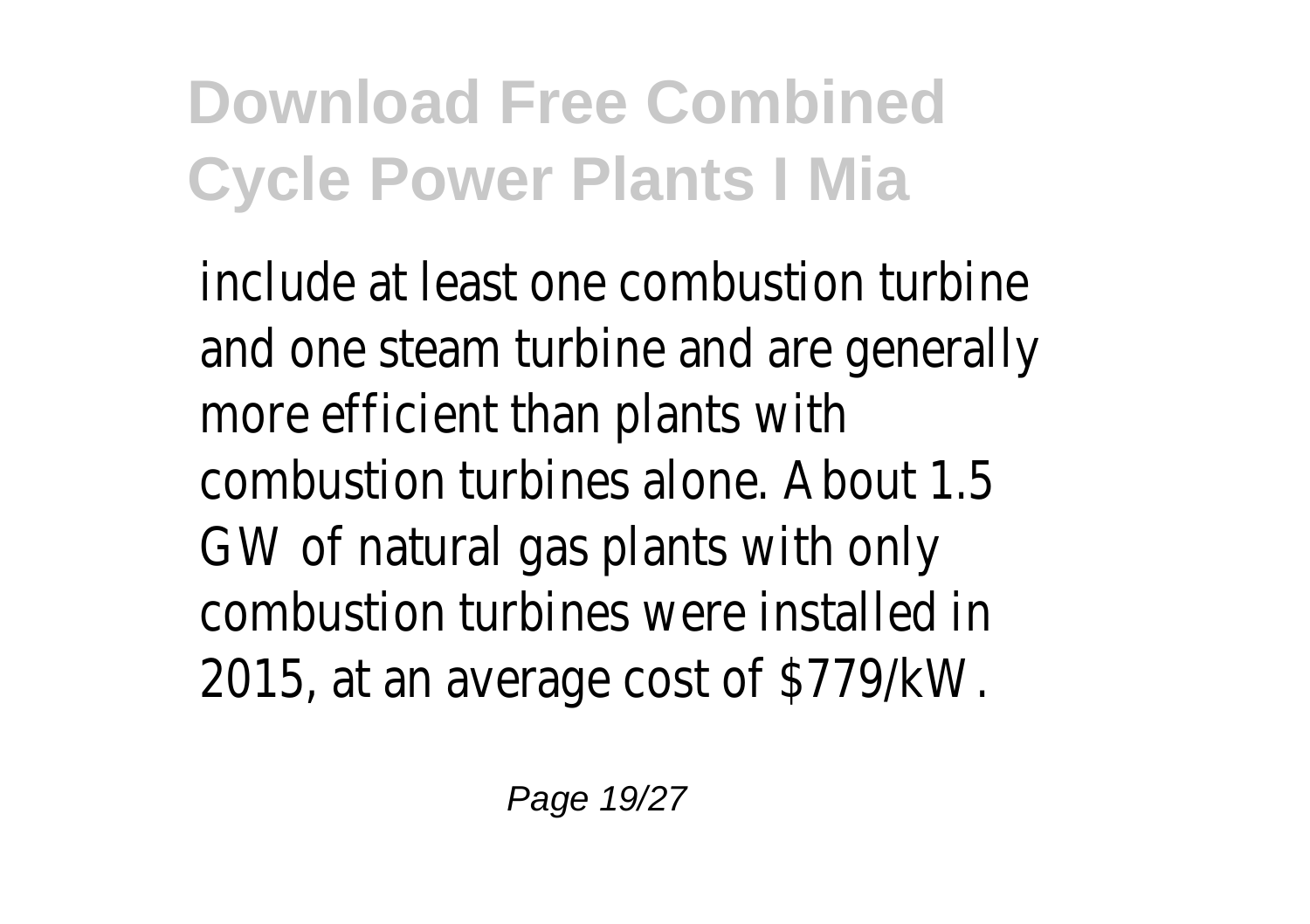Benefits of Single-Shaft Combined Cycle Power Plants Siemens' proven Flex-Plant™ Combined Cycle Technology provides clean, efficient, and reliable electricity when it's needed most. ( http://www.siemens.com/energy ) **Category** 

Page 20/27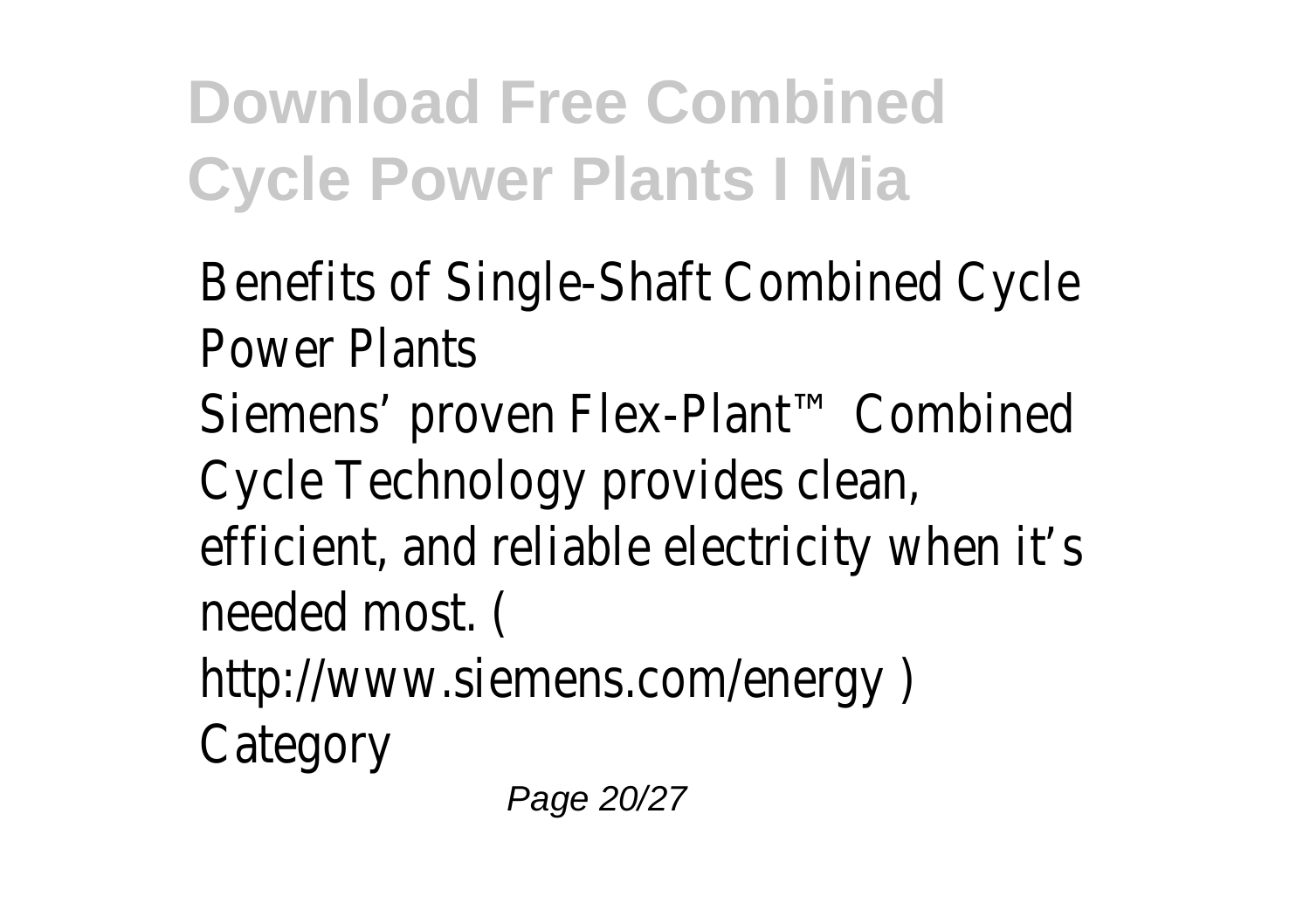An Overview of Combined Cycle Power Plant

What is a combined cycle power plant? As the name combined cycle suggests, this type of power plant comprises of a combination of both gas and steam power production technologies. A combined Page 21/27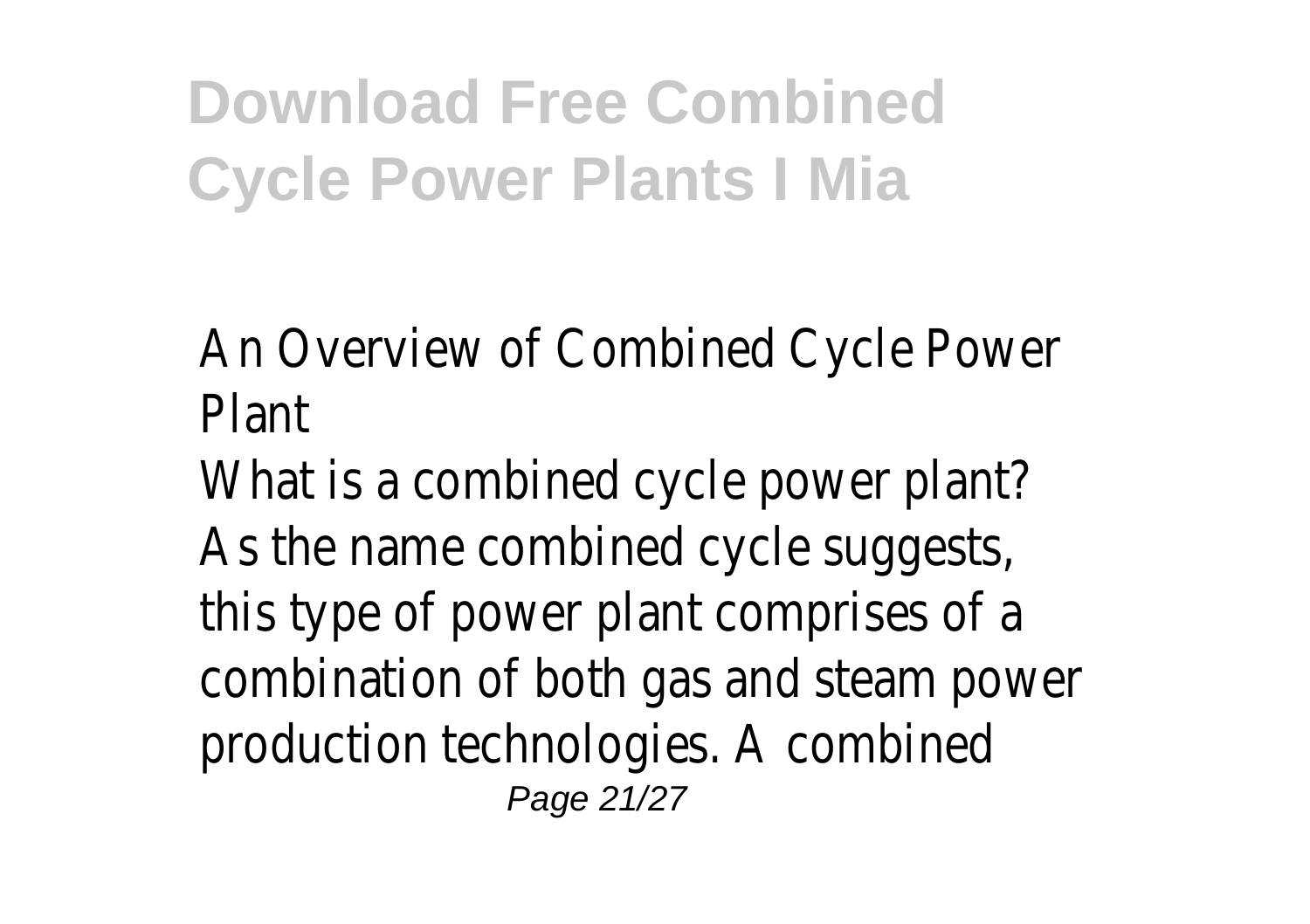cycle power plant relies on the simple fact that a gas turbine produces both power and hot exhaust gases.

What makes combined cycle power plants so efficient? - Araner Combined Cycle Power Plant is used to generate electricity. Most of the time, it is Page 22/27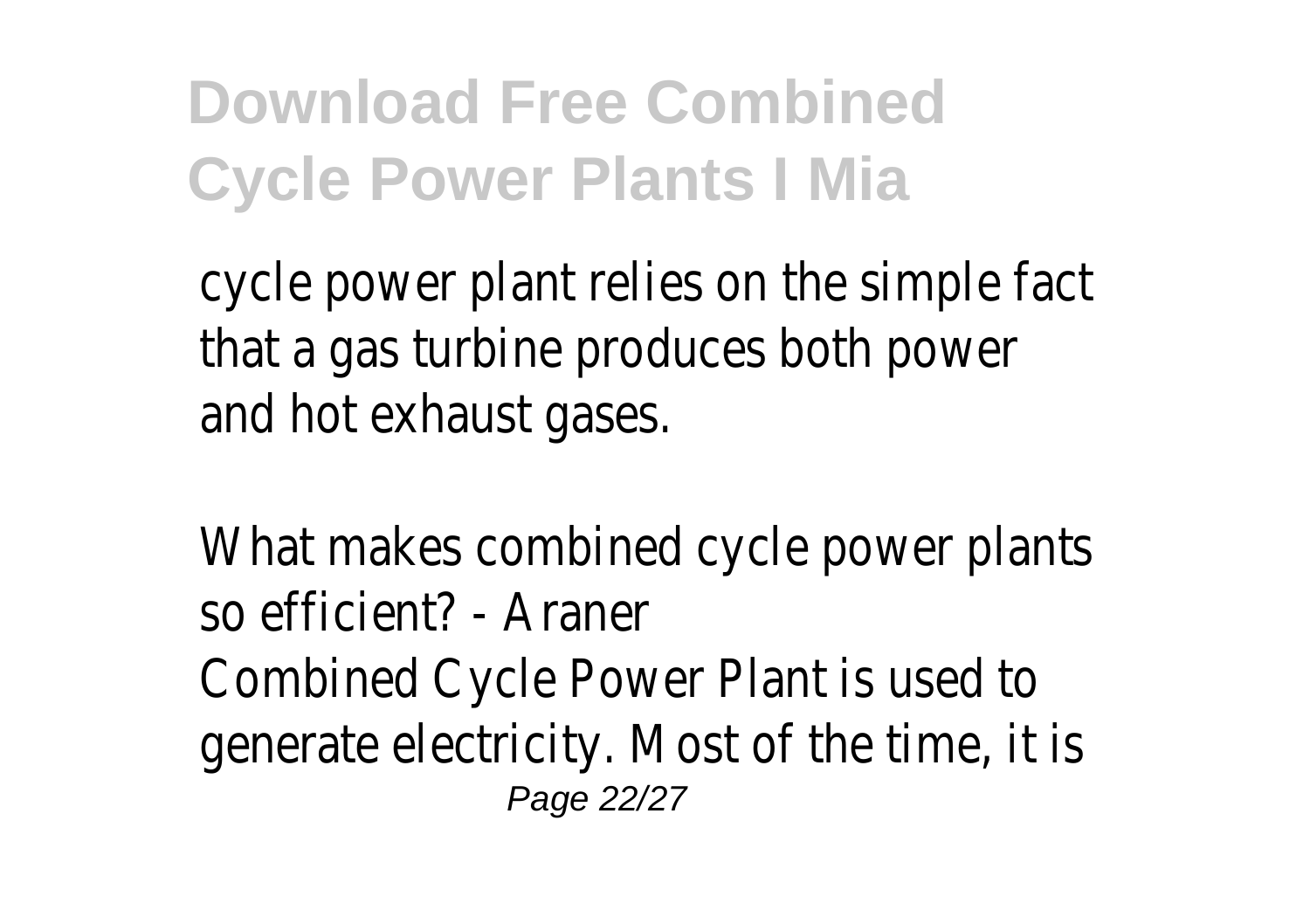also termed as the Combined Power Gas Turbine. It is also abbreviated as the CCPP. The primary purpose of using this power plant is to produce more electricity with higher efficiency.

A Report on Combined Cycle Projects in ... - Power Engineering Page 23/27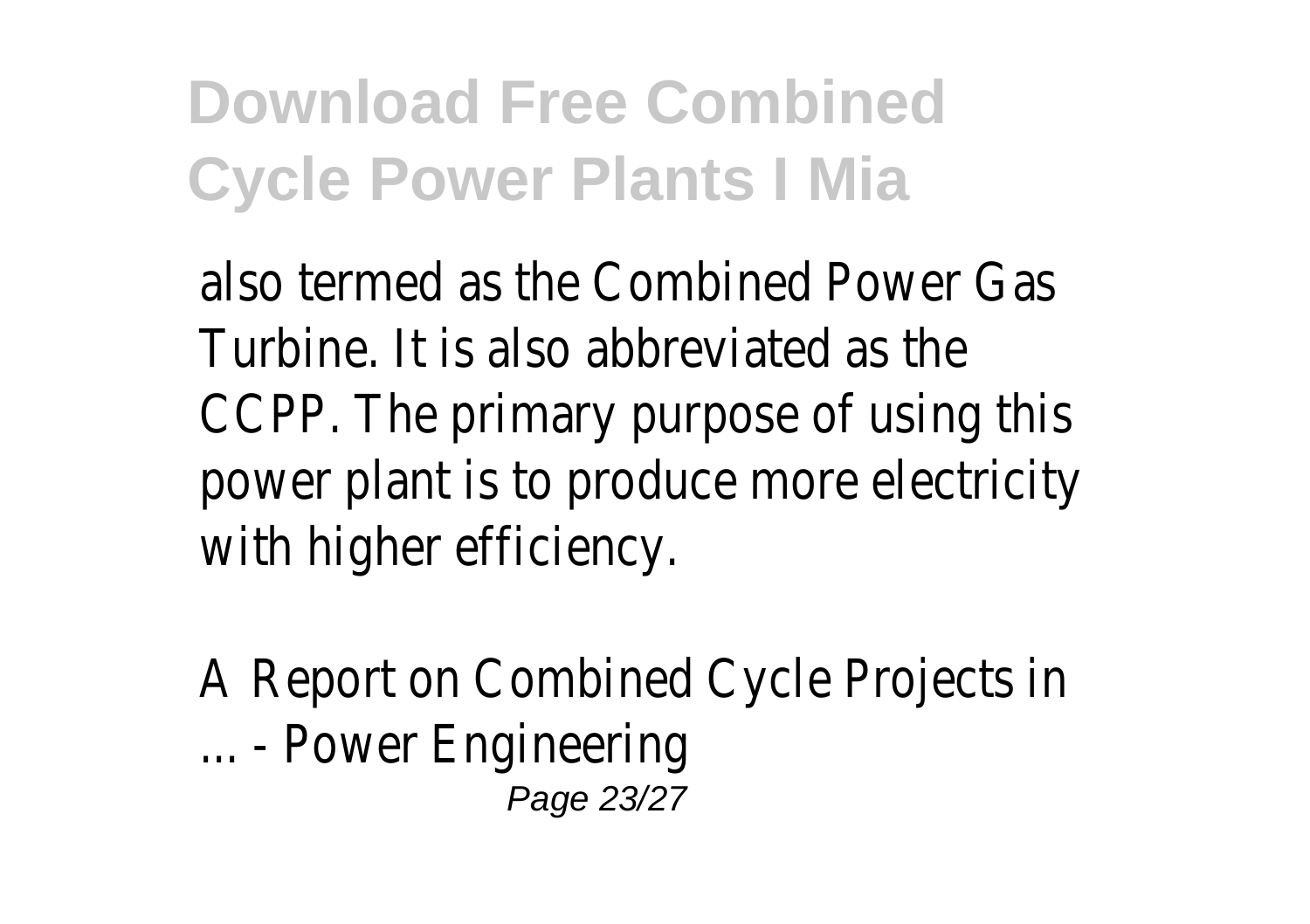Combined Cycle Power in Gas Power Plants using gasification plants and cogeneration plants.

Combined Cycle Power Plant Jobs, Employment | Indeed.com Having two combined cycle blocks, each with a single-shaft power train provides Page 24/27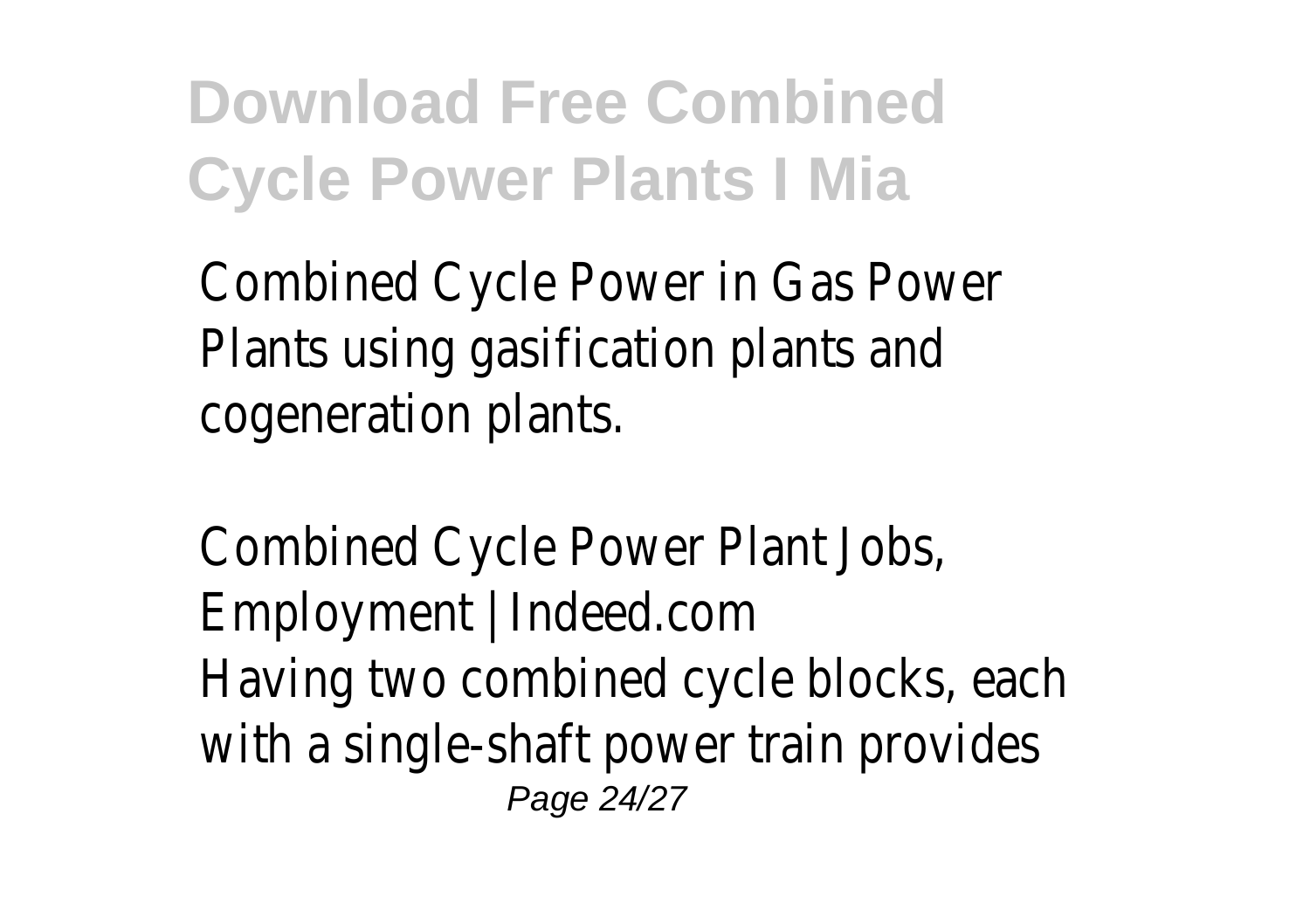the Panda plants with a high degree of operational flexibility, as they can run at 50% plant load while maintaining...

How A Combined Cycle Power Plant Works | Gas Power Generation | GE Power

We've been designing combined-cycle Page 25/27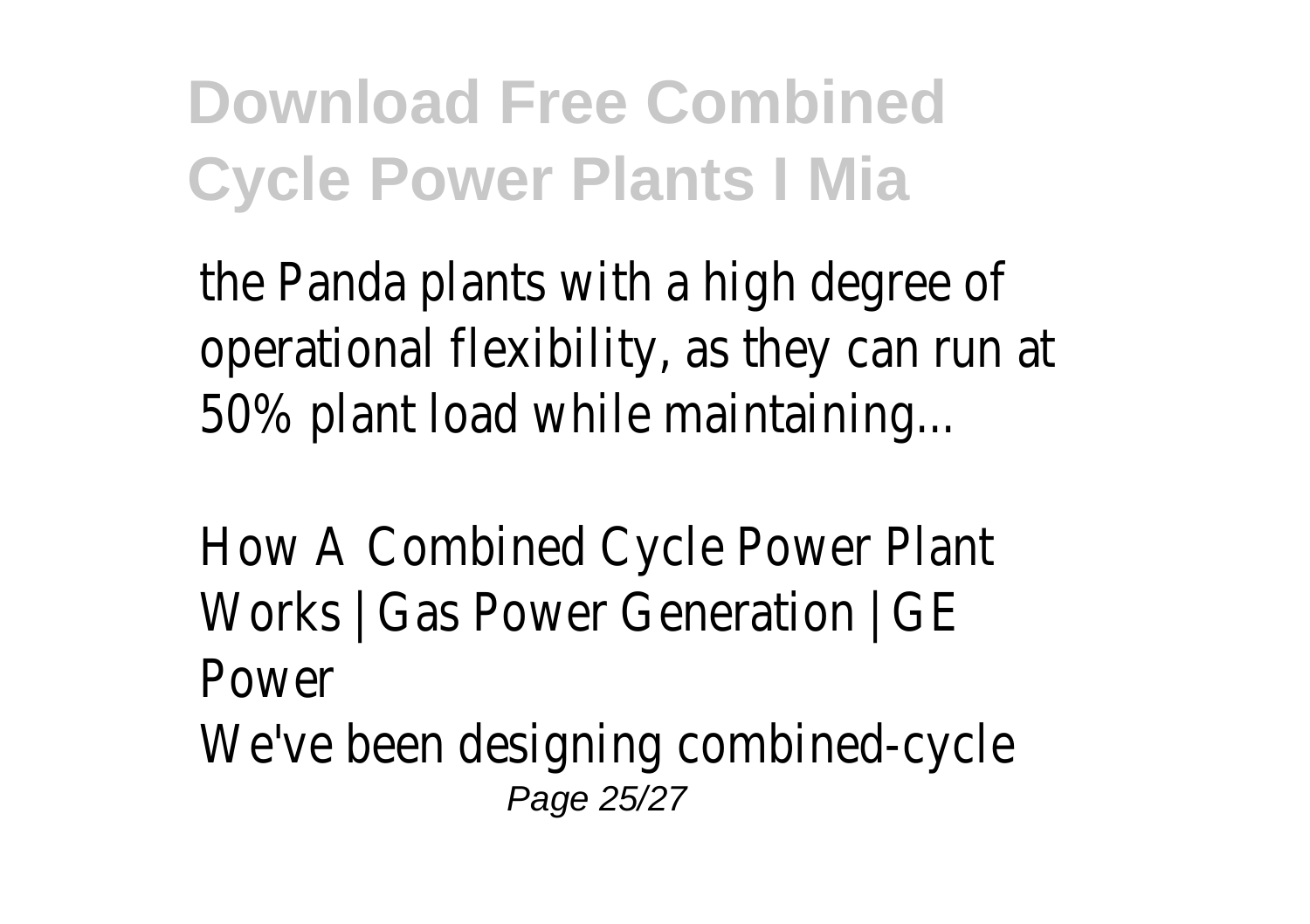power plants since 1949, longer than any other OEM. Gas turbines have evolved from relatively small, simple peaking machines to much larger combined-cycle plants capable of powering a city.

Copyright code : Page 26/27